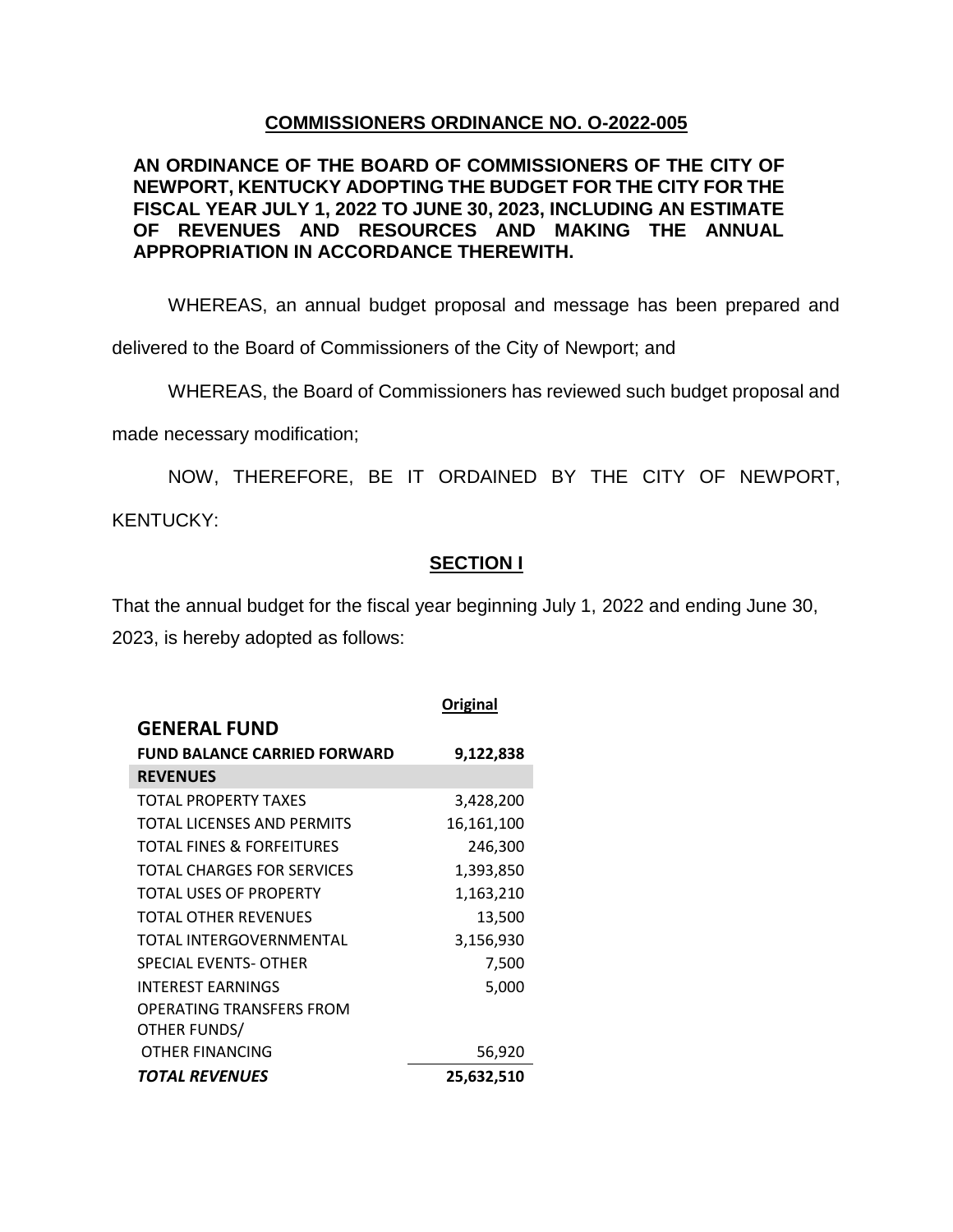| <b>APPROPRIATIONS</b>                                              |            |
|--------------------------------------------------------------------|------------|
| <b>CITY MANAGER'S OFFICE</b>                                       | 2,642,330  |
| <b>FINANCE</b>                                                     | 1,134,620  |
| POLICE DEPARTMENT                                                  | 7,177,780  |
| <b>FIRE DEPARTMENT</b>                                             | 6,830,000  |
| <b>DEVELOPMENT SERVICES</b>                                        | 734,980    |
| <b>COMMUNITY SERVICES</b>                                          | 2,706,720  |
| MUNICIPAL COMPLEX BUILDING                                         | 423,790    |
| <b>DEBT SERVICE</b>                                                | 3,335,690  |
| TRANSFERS OUT/OTHER FINANCING                                      | 646,000    |
| TOTAL GENERAL FUND EXPENSES                                        | 25,631,910 |
| <b>OVERALL</b><br><b>BUDGETED</b><br><b>GENERAL</b><br><b>FUND</b> | 600        |
| <b>ENDING FUND BALANCE</b>                                         | 9,123,438  |
|                                                                    |            |
| <b>OTHER FUNDS</b>                                                 |            |
| <b>EMPLOYEE BENEFITS</b>                                           |            |
| <b>NET POSITION BEGINNING</b>                                      | 201,169    |
| <b>TOTAL REVENUE</b>                                               | 2,063,030  |
| <b>TOTAL EXPENSES</b>                                              | 1,788,570  |
| <b>ENDING NET POSITION</b>                                         | 475,629    |
| <b>COMMUNITY DEVELOPMENT</b>                                       |            |
| <b>FUND BALANCE CARRIED FORWARD</b>                                | 42,579     |
| <b>TOTAL REVENUE</b>                                               | 835,000    |
| <b>TOTAL EXPENSES</b>                                              | 876,930    |
| <b>ENDING FUND BALANCE</b>                                         | 649        |
|                                                                    |            |
| <b>TIF ESCROW</b><br><b>NET POSITION BEGINNING</b>                 | 403,378    |
| <b>TOTAL REVENUE</b>                                               | 175,100    |
| <b>TOTAL EXPENSES</b>                                              | 578,470    |
| <b>ENDING NET POSITION</b>                                         | 8          |
|                                                                    |            |
| <b>CAPITAL PROJECTS</b>                                            |            |
| <b>FUND BALANCE CARRIED FORWARD</b>                                | 11,692,215 |
| <b>TOTAL REVENUE</b>                                               | 7,289,190  |
| <b>TOTAL EXPENSES</b>                                              | 11,454,130 |
| <b>ENDING FUND BALANCE</b>                                         | 7,527,275  |